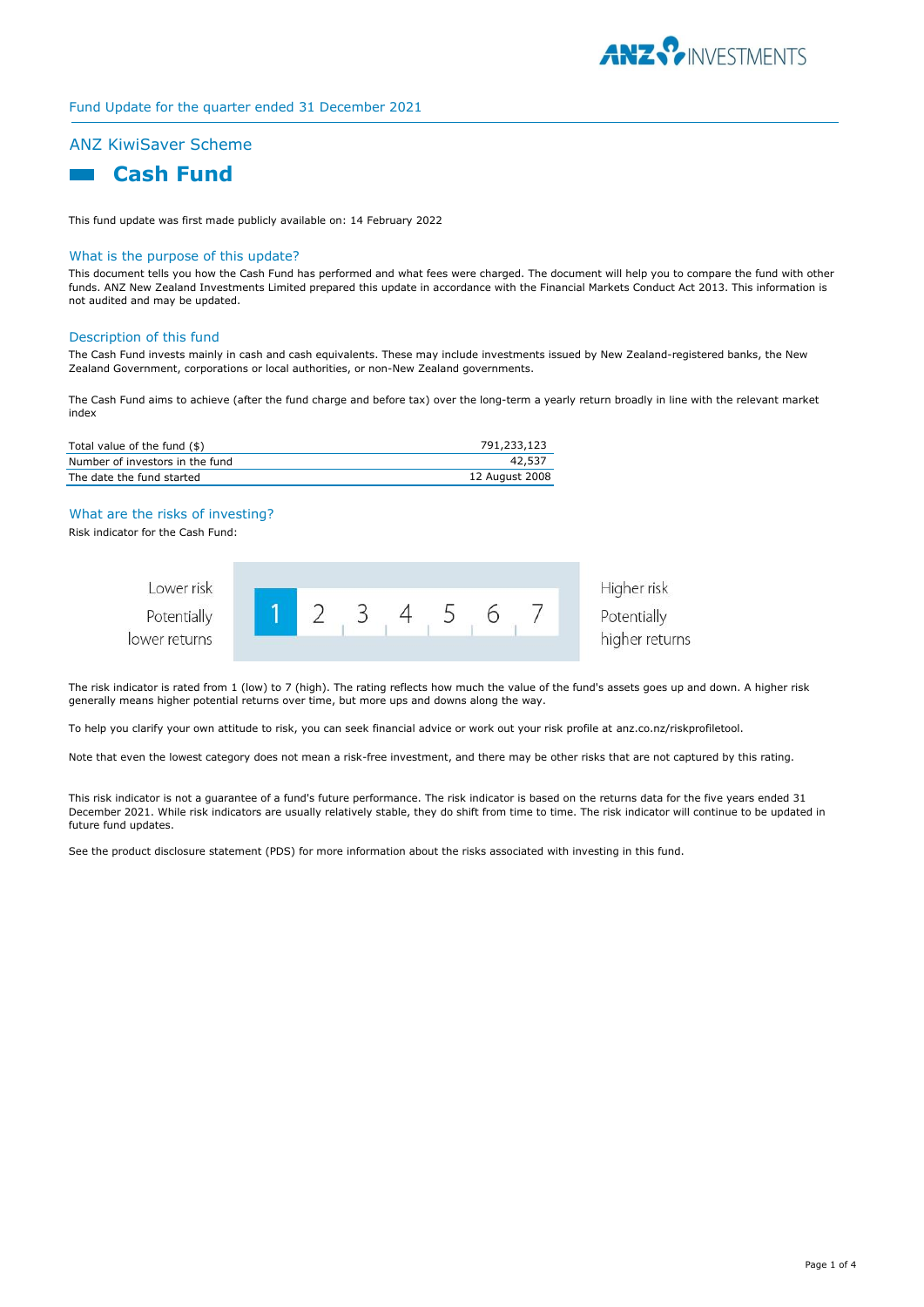# How has the fund performed?

|                                               | Average over past |           |  |
|-----------------------------------------------|-------------------|-----------|--|
|                                               | five years        | Past year |  |
| Annual return                                 |                   |           |  |
| (after deductions for charges and tax)        | 1.18%             | $0.39\%$  |  |
| <b>Annual return</b>                          |                   |           |  |
| (after deductions for charges but before tax) | 1.64%             | $0.54\%$  |  |
| Market index annual return                    |                   |           |  |
| (reflects no deduction for charges and tax)   | 1.34%             | 0.39%     |  |

The market index annual return shows the return of the S&P/NZX Bank Bills 90 Day Index.

Additional information about the market index is available in the statement of investment policy and objectives on the offer register at www.discloseregister.companiesoffice.govt.nz.



# **Annual return graph**

This shows the return after fund charges and tax for each of the last 10 years ending 31 March. The last bar shows the average annual return for the last 10 years, up to 31 December 2021.

**Important:** This does not tell you how the fund will perform in the future.

Returns in this update are after tax at the highest prescribed investor rate (PIR) of tax for an individual New Zealand resident. Your tax may be lower.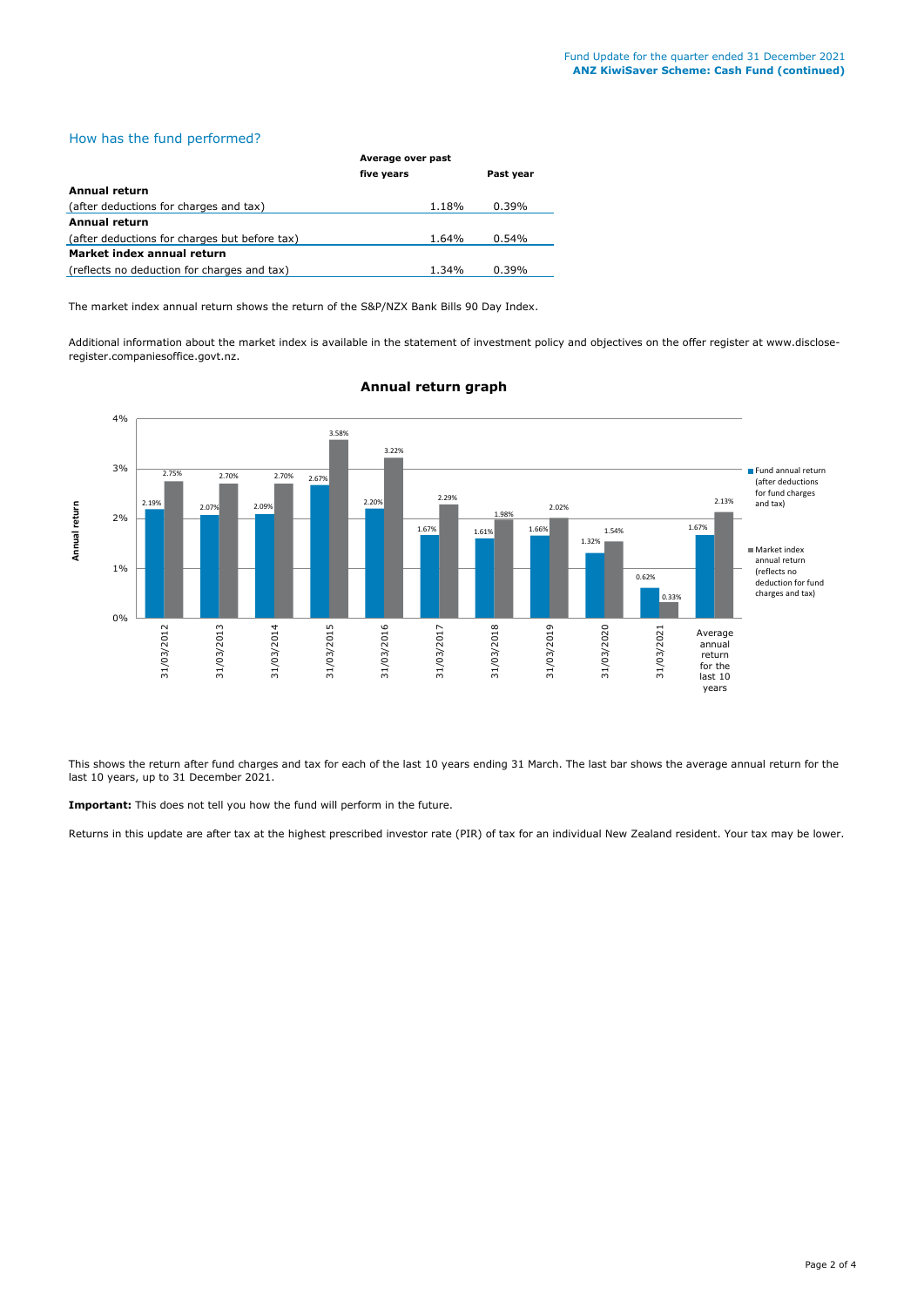# What fees are investors charged?

Investors in the Cash Fund are charged fund charges. In the year to 31 March 2021 these were:

| % of net asset value       |
|----------------------------|
| 0.23%                      |
|                            |
| 0.23%                      |
|                            |
| 0.19%                      |
| 0.04%                      |
| 0.00%                      |
|                            |
| Dollar amount per investor |
|                            |

| <b>Other charges</b>        |      |
|-----------------------------|------|
| Membership fee <sup>2</sup> | \$18 |

Investors are not currently charged individual action fees for specific actions or decisions (for example, for withdrawing from or switching funds). See the PDS for more information about Scheme fees.

Small differences in fees and charges can have a big impact on your investment over the long term.

# Example of how this applies to an investor

Sarah had \$10,000 in the fund at the start of the year and did not make any further contributions. At the end of the year, Sarah received a return after fund charges were deducted of \$39 (that is 0.39% of her inital \$10,000). Sarah also paid \$13.50 in other charges. This gives Sarah a total return after tax of \$25.50 for the year.

### What does the fund invest in?

# **Actual investment mix<sup>3</sup> Target investment mix<sup>3</sup>**

This shows the types of assets that the fund invests in. This shows the mix of assets that the fund generally intends to invest in.